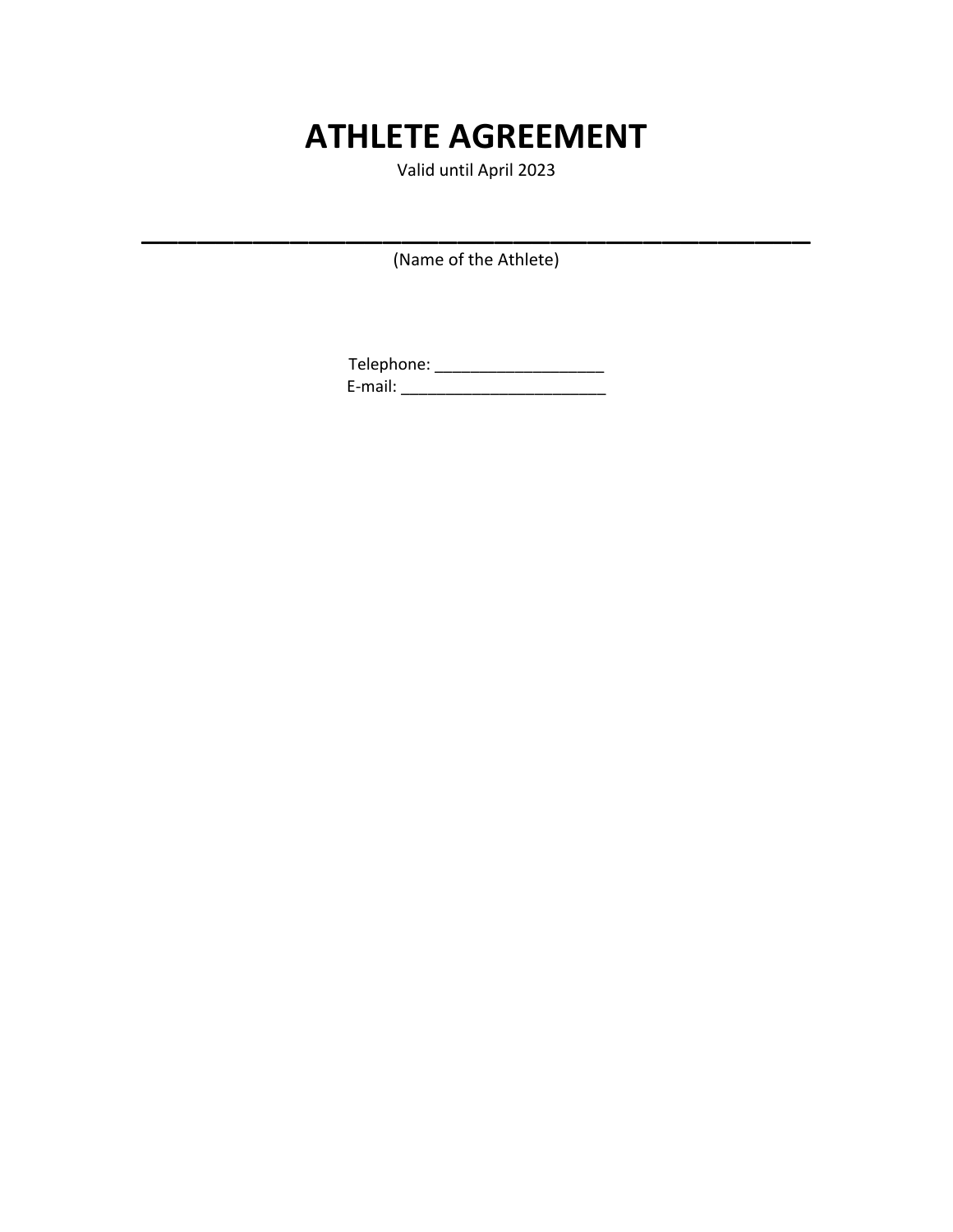## Team values

Caledonia Nordic ski club is here to create an environment of safety and gratitude to foster a growth mindset amongst our athletes while cultivating their sense of courage, curiosity and resilience. As such, we want our athletes to feel safe to voice their opinions and concerns and take ownership of their development.

Collaboration, inclusion and empathy are the fundamental pillars of our team. Every team member is encouraged to practise self-compassion, aspire to self-regulate, and have the selfawareness to foster open communication.

Team members are encouraged to take ownership, be proactive and focus on solutions. Cultivating an atmosphere of fun, play, and performance while prioritizing health is vital to achieving our racing goals and potential.

This program's emphasis is on development in alignment with the LTAD model. We value effort and dedication to allow for a growth mindset.

We believe in sport for life – therefore, competition is only one avenue to allow individuals to develop and improve their skiing and shooting abilities. It is essential that the athlete feels selfmotivated rather than pressured to participate in any aspect of training or racing. We believe it is necessary to offer various programs to accommodate the different interests of developing athletes. The national program is reserved for athletes who are focused on performance. The provincial program is for those who want to race in leisure and casual way. For recreation and other sports for life pursuits, the club offers different programs that may be more appropriate.

The Athlete agrees to the following:

For the sport:

- To respect the policies put forth by CCES (www.cces.ca)
- To respect and honour the rules and regulations at events and those of regulating bodies involved in your sport.

For the club and our community:

- To represent the CNSC Team respectfully and responsibly.
- To not misuse any substance or communication platform while representing CNSC.
- To thank several volunteers at every event.
- Leave all sites as you found them or in better condition.
- To always value and respect our competitors.
- Follow and respect all club policies, codes of conduct, and procedures at all times.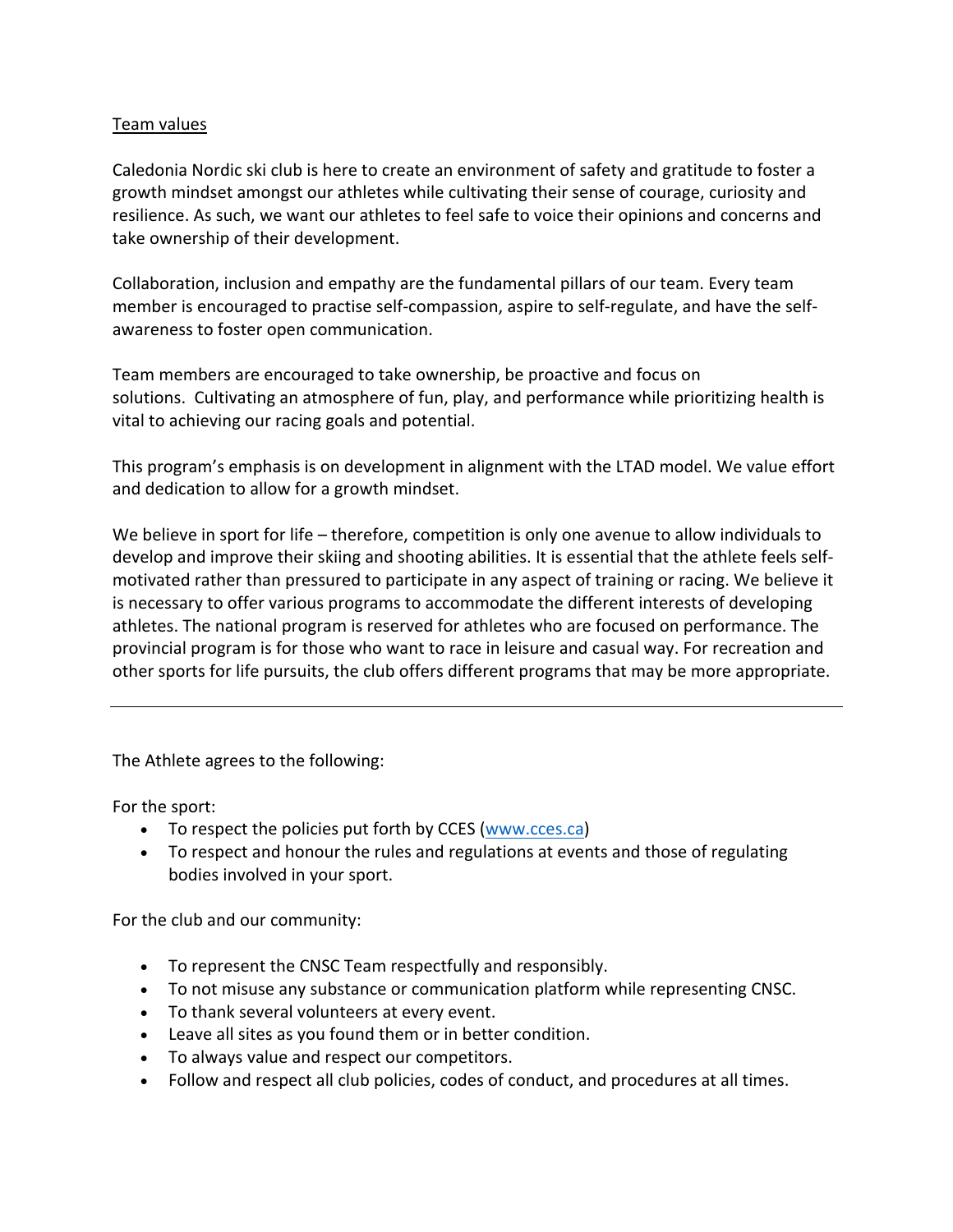For the team:

- Respect others at all times and display good sportsmanship.
- To demonstrate commitment to your teammates and show up ready and on time.
- Let your coaches and teammates know in advance when you cannot attend a session.
- Make the right decisions for the team if you are sick before an event. If you are sick at an event, you will make reasonable efforts to protect your teammates.
- Never leave a fellow teammate behind alone with a single adult and wait with them until there are either two adults, their parents or another athlete.
- To consistently support and value your teammates and treat them with dignity and respect.
- To engage and maintain open communication, communicate your differences respectfully and be solution orientated with your teammates and coaches.
- Differences in training ideas are encouraged to be discussed with the coaches at appropriate times during meetings. Training is a dynamic process – so should coaching.
- To respect curfews and team schedules.
- To respect and understand that significant deviations from these engagements could result in losing the privilege of being part of the team so long you do not undergo the learning process necessary to be capable of adhering to these engagements.
- Wear a minimum of a t-shirt during training.
- Come to training knowing your training plan.
- Come to training with a watch that allows you to execute your training. Garmin is the only watch that can download planned sessions – not mandatory but recommended over other sports watch brands.
- To respect the travel policy as stated in https://commit2kids.ca/pdfs/EDU\_TravelGuidelinesYouthSport\_en.pdf
- To respect the team values at all times.
- To be present at team meetings.

For yourself:

- Call the Canadian sports helpline if you need support, and even if you are unsure if you do: call or text: 1-888-83SPORT (1-888-837-7678).
- Always protect and prioritize your health (physical, emotional and spiritual) over performance.
- Inform the coach of health-related concerns you deem worth sharing only if you feel comfortable sharing this information.
- I will never communicate via any electronic platform with a single parent or coach; I will always include at least two coaches or athletes.
- I will always wear high-viz when roller-skiing.
- To make sure you are bear aware (get the education you need). The athlete's responsibility is to bring bear spray when they deem it necessary.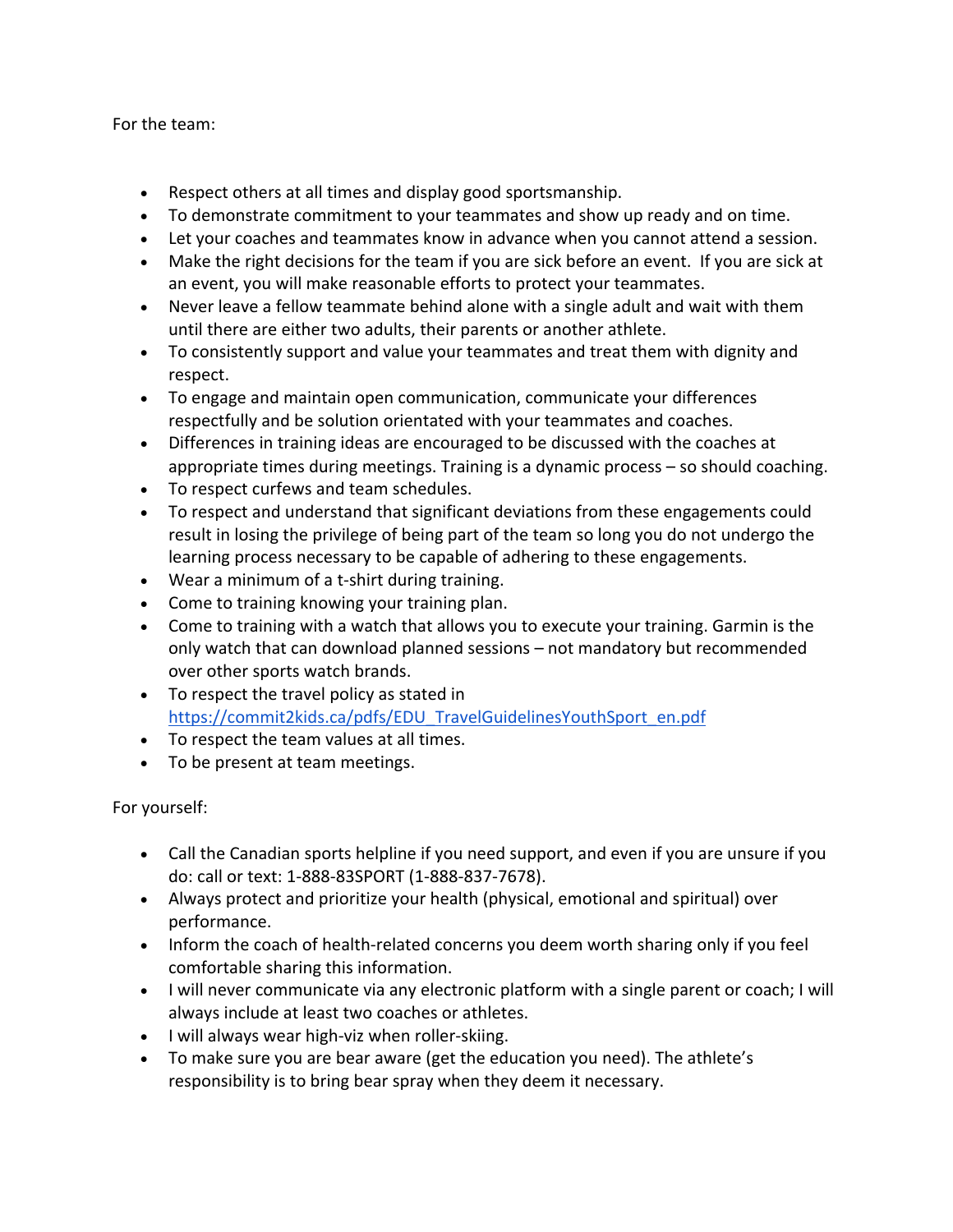- Have a Strava Beacon function on when training to let others know of your whereabouts.
- Wear protective eyewear during races and roller skiing.

For your interpersonal relationship with your head coaches:

- Respect the head coach's time off, which will be specified for every season. This includes electronic communications.
- Respect the caretaker's / head coach's privacy by never entering his property unless invited to do so in a context not associated with their position as head coach. Athletes should never be on the caretaker's property unless accompanied by their parents or at the very least by one other athlete.

Significant deviations from this code of conduct will be addressed in the following manner:

- 1. Discussion with the head coaches or a head coach if others are not present to listen to all those involved, make an action plan and find an appropriate agreement aligned with the code of conduct.
- 2. Any persistent deviations will be reported to our program's committee, which will decide on the appropriate measures. If this happens during a competition, this role falls under the head coach.

For national program members

- Training Peaks is like an athlete's athletic passport. It informs coaches on what you can do and how you responded internally and externally- given you fill in the diary and the log portions. It also tells provincial coaches what kind of athlete you are: your ability to be organized, communicate and your level of consistency with your training—as such, filling in Training Peaks is mandatory. National athletes must complete their Training Peaks daily. Athletes who haven't filled out their Training Peaks will not receive their training plan for the next week. Please seek help from a coach to overcome barriers.
- The national program is reserved for athletes who wish to reach their highest potential. A yearly review of the athlete's commitment and behaviour will be held by the lead coaches and the head coaches to determine which athletes will be accepted into the national racing program. This program reserves the right to deny some applications if the committee of coaches does not deem the athlete's participation fit with the group's mission.

Waxing policy for supported races

What is a supported race?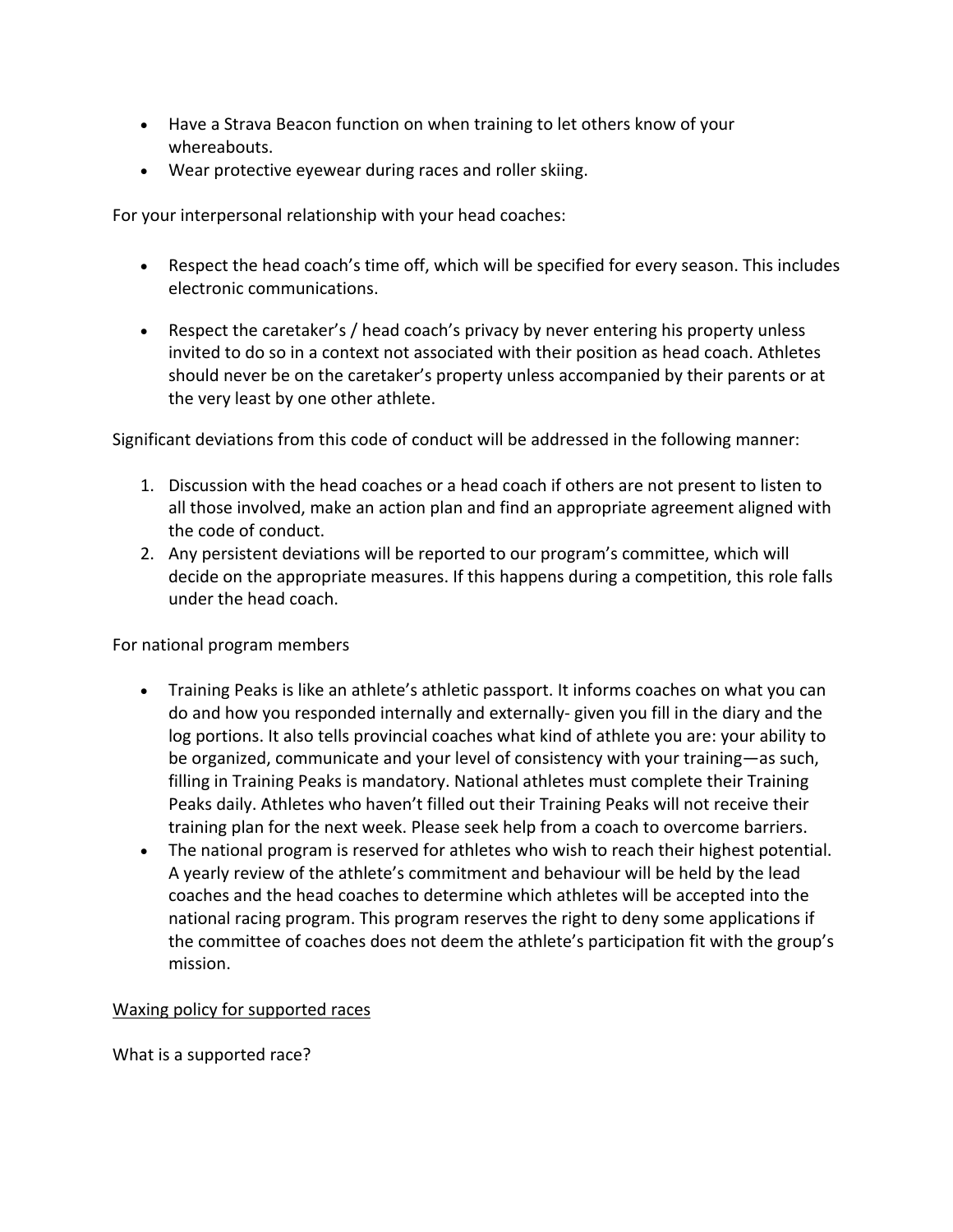Supported races are those races such as BC Cups, Canadian Nationals, and Track-Attack Championships that are attended by a large group of athletes from the club.

Regional cups will be partially supported when a coach is available. The club will provide kick wax if a coach is available. Athletes and their families will be fully responsible for their glide wax - a recommendation will be given. We will fully support one regional race per year to encourage participation and expose athletes to the process.

For races to be successful, it takes a collective effort. Every athlete has to do their share to ensure that waxing services at races are successful. Here is a guideline to help us all be on the same page and work together to make this a good experience.

## Before the races

We all must clean and travel wax our skis with CH6/PS6 using our waxes. We all have to make sure that our name, category, club name, and wax pockets are marked well on the front of our skis ahead of the bindings. We should have our club's name on all our

equipment so that the equipment can be returned should we leave something behind. We are all responsible for having an extra pair of straps, pole shaft, pole tips, and a plate for our bindings. The team cannot support athletes with spare parts due to the availability of too many none compatible systems. This is the responsibility of every athlete.

## At the races

When we get to the races, athletes have all the tools necessary to scrape, clean and wax their skis. Upon arrival, the athletes scrape and wax their skis with their waxes and tools. The team will provide a bench for the athletes to do so when possible. Athletes should then test their skis and decide which skis they would like to race on. Athletes bring their kick waxes, cleaners, and tools for training and warm-up skis. Once the athlete has picked the skis they would like to race on, they must clean the skis using their waxing kit and give them to the waxing technicians. Athletes are responsible for preparing their warm-up skis.

We (the wax technicians) are responsible for preparing the racing skis. All other preparations are the athletes' responsibility, including proper tools and waxes. The racing skis will typically be ready 50 min before the race. The athletes should test their skis and let the wax technicians know how they perform using a 0-5 scale: 0 being bad grip or glide and 5 being the best kick or glide.

# After the races

Athletes are responsible for cleaning and travel-waxing their skis using their supplies.

Waxes and other supplies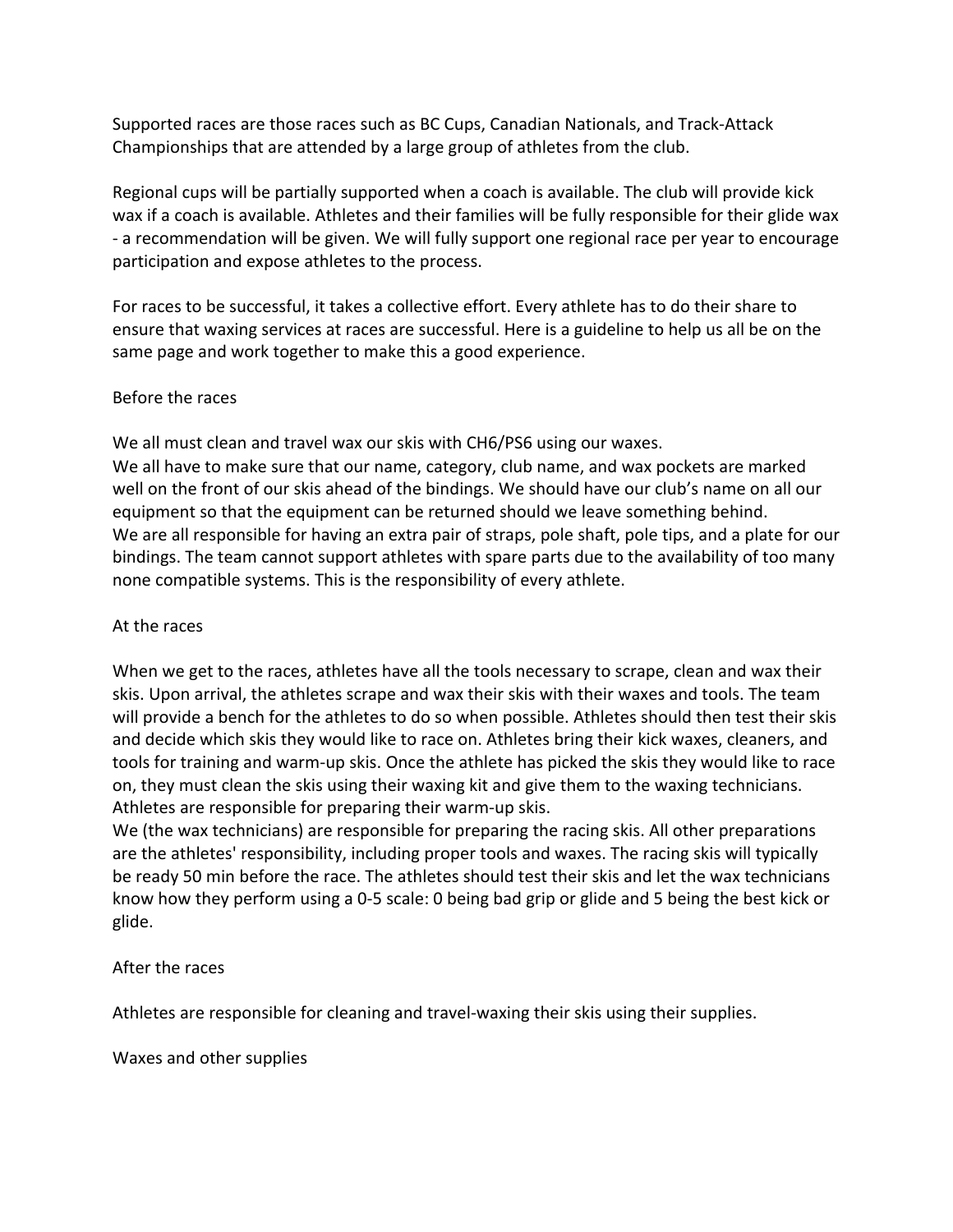No waxes or other supplies will be used by the team provided by individuals unless there is an explicit agreement around a refund or the replacement of the supply – **ahead of time before the use of the product**. If no agreement is reached before using the product, the individual understands that they are donating their supplies to the team and that the team will not compensate or reimburse them. This is to avoid misunderstanding and to protect team cohesion.

\**The only deviation for this guide could be for races where athletes must fly to the event. On this occasion, the guidelines and expectations will be made clear.*

Waxing service for non-team members or members of other teams

Caledonia Nordic Ski Team may provide waxes or waxing services to other team members or non-team members. For non-fluorinated waxing, we charge 15\$ for skate skis and 20\$ for classic skis. For fluorinated waxing services, we charge 40\$ for skate and 55\$ for classic skis.

For exchanges in services or material between a team or individual and CNSC's racing program, the terms must be made clear ahead of time. If no agreement is reached before using the product, the individual understands that they are donating their supplies or time to the team and that the team will not compensate or reimburse them. This is to avoid misunderstanding and to protect team cohesion.

# Last-minute schedule changes

We train outdoors, and we are at the mercy of mother nature. We reserve the right to change the schedule during the summer up to 90 minutes before training sessions to accommodate for the weather conditions.

# Team relay trials selection race policy

This policy is set forth to ensure that selection for relays is fair and impartial. In writing this policy, the following have been considered: sickness & injured athletes, style (skate versus classic), distance, format, waxes, crashes and incidents, schedule, communication, biathlete and cross-country skiers, pre-requisite points, racing license, and weather.

- Only athletes who fulfill the racing criteria will be considered for the teams. For instance, at Nationals, one needs to have a racing license and accumulated points. See page 20 for details: https://skinationals2022.ca/wp-content/uploads/2022/02/2022-Ski-Nationals-Technical-Package-FINAL.pdf
- The trial race will be held either the week of or the week before the race. Due to the short proximity of the trials to the event, sickness and injuries will not be considered. We deem that if an athlete is sick or injured in the days before a competition, they should reconsider their participation in the event.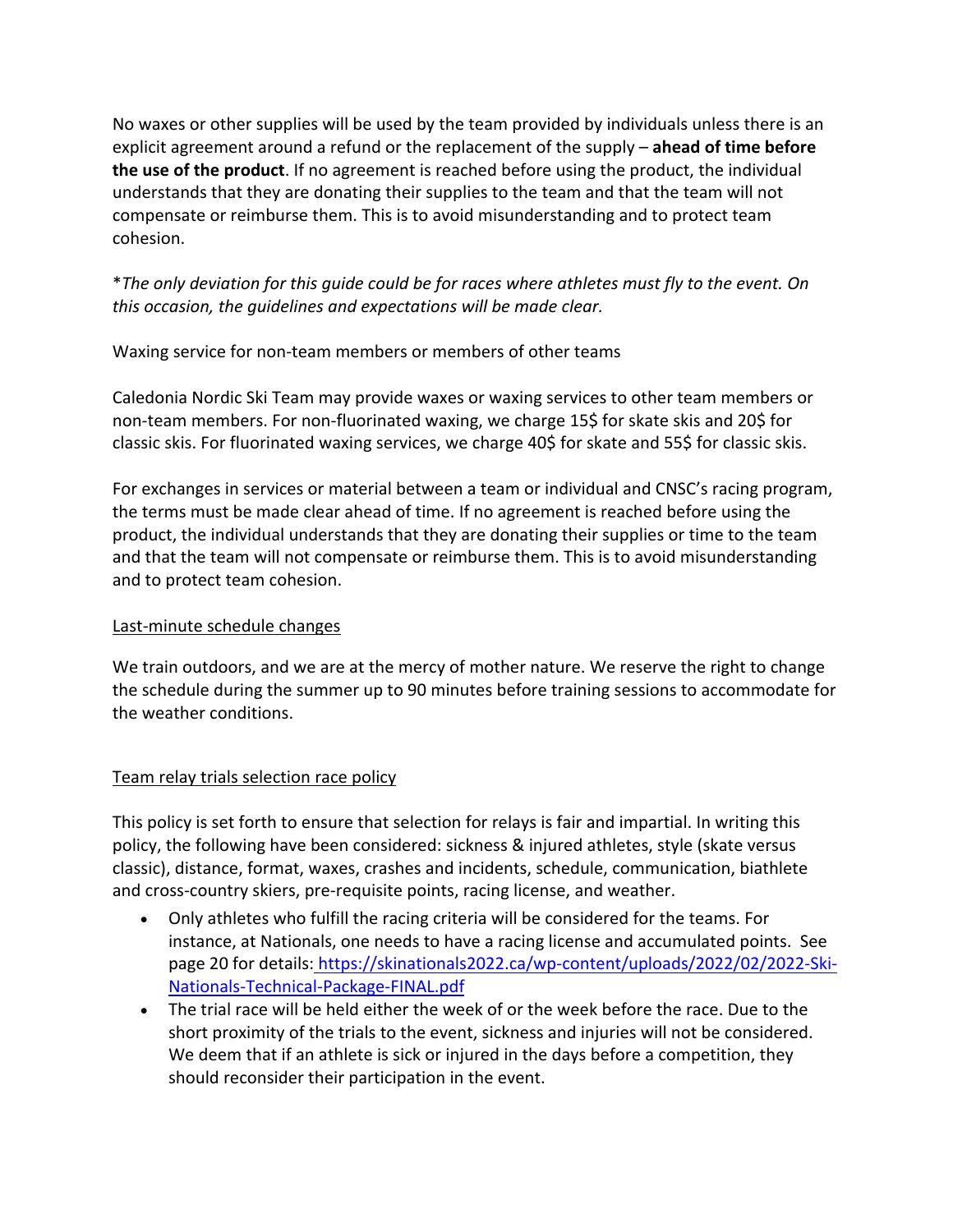- Biathletes and cross-country skiers will be considered and given the same opportunities to race in any event, given that the athletes fulfil the first criteria.
- The format of the trial race will be of the same style (skate or classic) and will try to mimic within reason the demands of the race.
- If an athlete commits an infraction during the trial race, they will automatically receive a last-place position. The decision around the infraction will be made solely by the head coach using the flow chart provided by Nordiq Canada. No protest of the decision will be considered once the decision has been made. If the athlete's parents do not respect the decision, the athlete will be DNQ for parental misconduct. No adjustment in results will be made for the athlete affected by the infraction.
- In the event of a force Majeure where the weather (see cold weather policy for details) does not allow us to hold a trial race or if the trail conditions are deemed not safe by the head coach, the team will be selected according to the most recent results from a similar race. If the biathletes have not participated in such a race before trials, they will, unfortunately, be considered after the cross-country skiing athletes. Biathletes will be considered in order of their results from their most recent race that is the most similar to the event at hand.
- Waxing: athletes will be required to wax their skis using the recommended waxes. The athlete's responsibility is to have the recommended waxes listed in our team's wax box recommendation (See the Basic wax kit document for details). If an athlete is caught using HF, LF or other products that are not readily available and accessible to the whole team, the athlete will be DSQ.
- The athlete's responsibility is to make sure they are aware and informed of the time and date of the trial. This information will be posted on the Google calendar and Slack either the week of trials or the week before trials. Should an athlete miss their trials, no actions will be taken, and no communication from their parents will be acknowledged to influence the relay teams.
- Racing up: If athletes wish to race a category up, they will have to do so and qualify during trials. If an athlete outperforms a teammate from an older racing category, they will be considered first.

# Cold weather policy

If the weather is colder than minus 15 degrees Celsius, all athletes will be required to wear an Airtrim mask to participate in the session's intensity (zone 3,4,5) or speed components. If an athlete does not have an Airtrim mask, they can use a carpenter's mask with an exhaust valve as long as they have ordered an Airtrim mask.

The official training sessions will be cancelled if the forecasted weather is colder than minus 20 for U12 and younger. Athletes aged U14 and older will have no such cut-off but will not be allowed to train in the intensity domain or shoot below minus 20.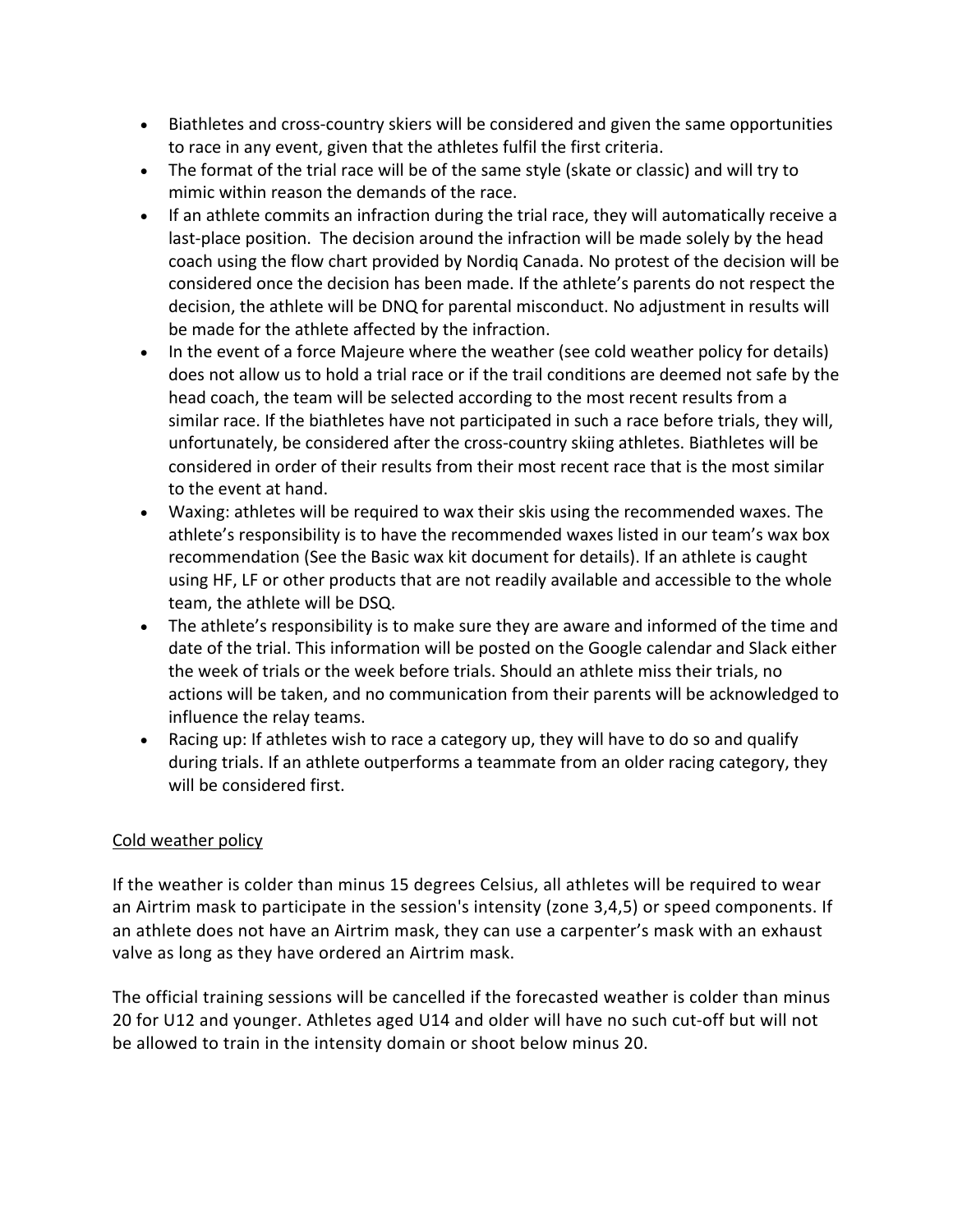The call to cancel a week-day session for the U12s will be made at 4:30 p.m. and posted on Slack's general channel. The call to postpone or cancel a weekend session will be made Friday at 4:30 p.m. During weekends, if the forecasted weather is colder than minus 20 at 9:30, training will be postponed to 10:30. If at 10:00 a.m. the weather is still below minus 20, the official session will be cancelled for the U12 group. If the weather is colder than minus 20, a training alternative will be available for athletes who do not deem it safe to train. Training below minus 20 is not mandatory and is at the athlete's own risk.

## \*Caveat for the U12 group

This policy has the following caveats for U12 skiers and biathletes. U12 biathletes are not to shoot if the weather is below minus 15 degrees Celsius. U12 skiers and biathletes must stay close to the stadium area when the temperatures are below minus 15 and must have a warm room to warm up if they get cold. If the club cannot provide a warm space for U12 to warm up – practice is cancelled only for this group.

P.G home races are to run only if the weather is above minus 15 degrees Celsius at 4:30 p.m. The race will be cancelled while running only if the weather gets below minus 18 degrees Celsius. The head coach and the chief of competition can cancel the race at any point if they deem the safety of the participants is at risk due to other environmental factors.

If an athlete is not well dressed for the temperature, the leading coach can deny the athlete to participate in training.

Decisions will be made using: https://www.meteoblue.com/en/weather/forecast/multimodel/otway\_canada\_6095247

Wunderground weather network is the best current weather app: https://www.wunderground.com/dashboard/pws/IBCPRINC3

## Letter of recommendations

Every letter of recommendation (sports school, squads etc.) will be based on the athlete's dedication to the sport in terms of their commitment to technical development, sportsmanship, training consistency and completion using Training Peaks, their ability to communicate and their performances. Recommendations will be written by the head coach and informed by the lead coaches.

## Age-based versus ability-based group criteria.

Athletes will be grouped based on their abilities and skills, not their age. The criteria will be based on speed and endurance, and technic proficiency. The decision will be made by a lead coach and the head coach. Athletes will have access to coaching that will better address their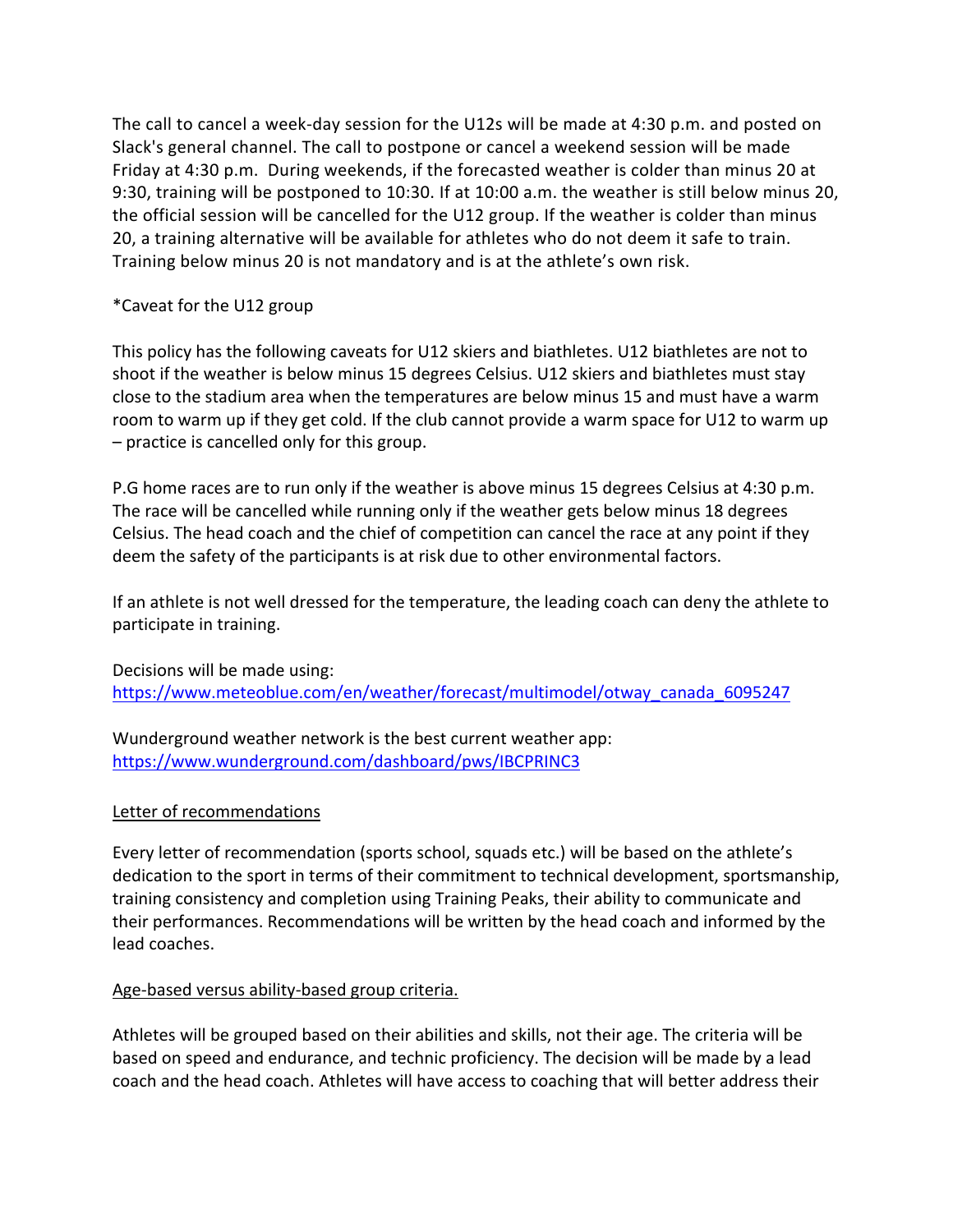coaching needs. This will allow for groups of athletes at a more similar level, thus facilitating longer outings. The athlete's social well-being will be taken into consideration when adequate.

## Athlete committee

An athlete will be selected by the athletes to represent them and their wants and needs to the head coaches and the program directors in a written format. There will be an athlete representative for both biathlon and cross-country. The athlete representative will communicate once per month with this committee to inform them of any demands, wants or needs.

## Biathlon and cross-country skiing function on an independent schedule.

Biathlon and our XC group will function on an independent schedule to fulfil each sport's needs. We are the same team and will try to work together as often as possible. The idea is to function so that each group can do what they need to be successful. This means for parents that if they have an athlete in each sport, it is the equivalent of driving one athlete to swim and the other to hockey. No accommodation by the teams will be made.

## **PHOTO RELEASE:**

Photographs are regularly taken during CNSC program activities and special events. I grant permission to the CNSC team and other associated cross-country and biathlon organizations (e.g., CCBC, CCC, Biathlon B.C etc.) to use my/my child's photograph on its website, on exhibition space and for fundraising, development or public relations purposes.

| Signature:      |  |
|-----------------|--|
| Parent/Guardian |  |
| Parent/Guardian |  |
| Parent/Guardian |  |
| Parent/Guardian |  |
| Date:           |  |
|                 |  |

This is an agreement between the CNSC and: